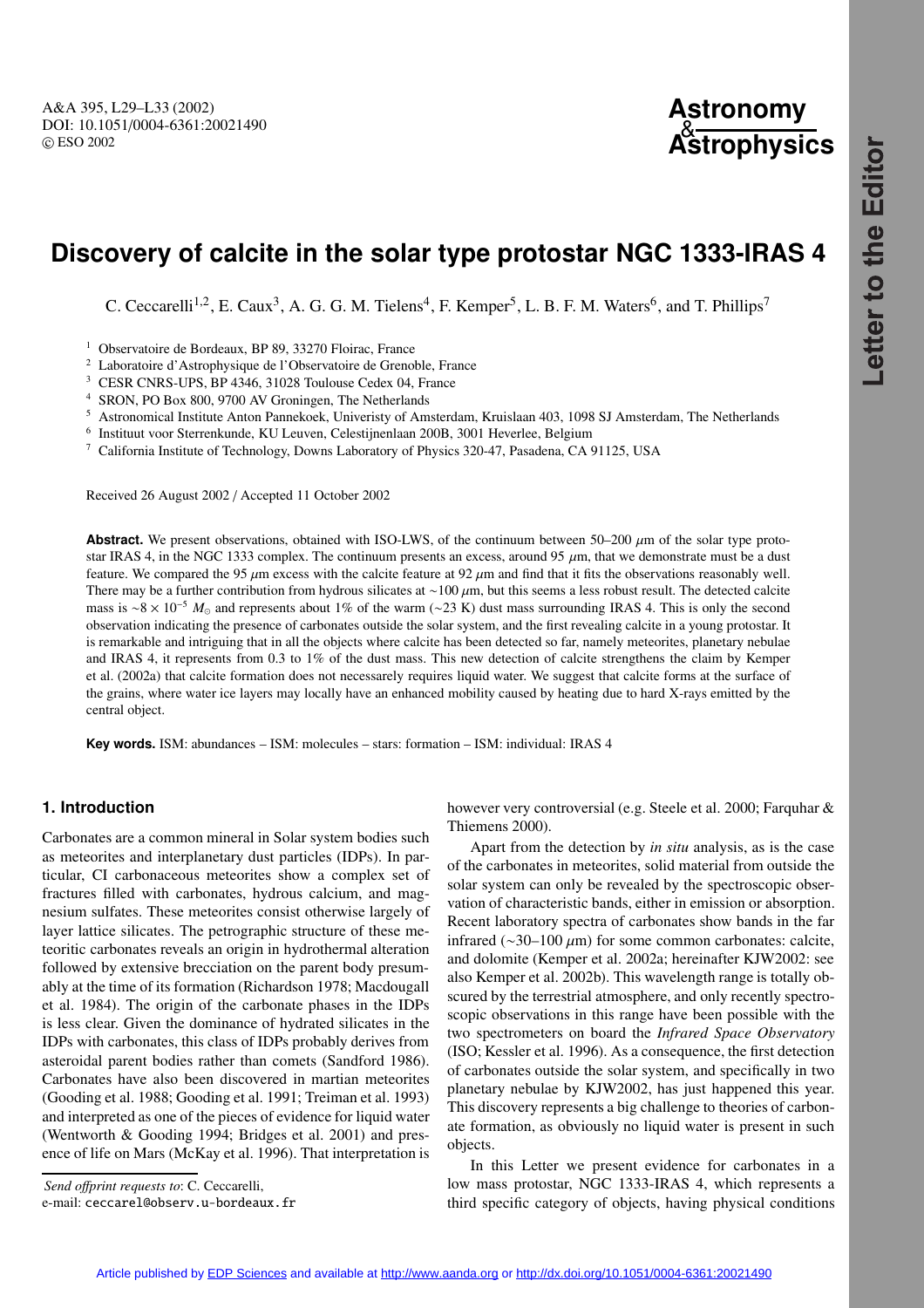drastically different from both Solar System objects and the two planetary nebulae. IRAS 4 is in fact a very embedded protostar, surrounded by a massive envelope in the NGC 1333 cloud, belonging to the Perseus complex (Jennings et al. 1987). IRAS 4 is among the coldest and probably youngest protostars so far known. It is a binary system (IRAS 4 A and B; Sandell et al. 1991) with a total bolometric luminosity of 11  $L_{\odot}$  (distance of 220 pc; Cernis 1990), widely studied in the millimeter wavelengths (e.g. Blake et al. 1995; Lefloch et al. 1998). Its envelope and surrounding is relatively rich in water vapor (Ceccarelli et al. 1999; Maret et al. 2002; Bergin et al. 2002).

#### **2. Observations and data reduction**

The observations were performed using the Long Wavelength Spectrometer instrument (hereafter LWS: Clegg et al. 1996) on the ISO satellite. These observations, obtained during revolution 847 in the grating mode (LW01), were performed for three positions. One centered on the coordinates:  $\alpha_{2000}$  =  $03^h29^m11.9^s$ ,  $\delta_{2000} = 31^\circ13'20.3''$ , in between IRAS 4A and IRAS  $4B$ , and hence the LWS beam  $(80'')$  includes both sources. The other two positions targeted the red-shifted and blue-shifted lobe peaks of the outflow powered by IRAS 4: NE-red ( $\alpha_{2000}$  = 03<sup>h</sup> 29<sup>m</sup> 15.6<sup>s</sup>,  $\delta_{2000}$  = 31<sup>°</sup> 14′ 40.1″) and SW-blue  $(\alpha_{2000} = 03^{\text{h}} 29^{\text{m}} 06.6^{\text{s}}, \delta_{2000} = 31^{\circ} 12' 08.7'')$ . At all three positions, the full LWS wavelength coverage was used  $(43-196 \mu m)$ , with a resolving power of about 200. The central position observation is made up of 30 scans while both "off" position observations consist of 10 scans, all of them sampled at 1/4 of the grating resolution (0.075  $\mu$ m in the 43– 92  $\mu$ m range and 0.15  $\mu$ m in the 92–196  $\mu$ m range; Gry et al. 2001), yielding integration times per spectral element of 48 s for the central position and 16 s for the two off source positions. The data processing was carried out using a new routine of the LWS Interactive Analysis (LIA) software, allowing the correction of the detector's transient effects (Caux 2001). However, we emphasize that the derived continuum spectrum is substantially identical to that obtained when the standard ISO-LWS Off-Line Processing software (OLP v10) is used. The final analysis was made using the ISAP package, to remove bad data points at the edges of each detector, and to perform a "stitching" of the individual detector spectra. ISO LW01 spectra are flux calibrated using Uranus, and the final accuracy on the absolute flux is estimated to be better than 30% (Swinyard et al. 1998).

As will be discussed in the next section, we have detected a dust feature between 90 and 100  $\mu$ m. We are confident that the observed feature is real, and is not the result of instrumental effects, for the following reasons. First, it is present whatever the version of the OLP used. Second, spurious features have been observed in some LWS grating spectra, but only on sources much brighter than NGC 1333 IRAS 4. Finally, to remove suspicion that the feature is an artificial result of our stitching method, note that the  $90-100 \mu m$  range is entirely observed by one LWS detector, i.e. the detector LW5 which covers the range 83–110  $\mu$ m. The two adjacent detectors cover, however, most of the LW5 wavelength range: SW1 covers the  $78-93 \mu m$  range, and LW4 the  $103-130 \mu m$  range respectively, and themselves



Fig. 1. The ISO-LWS observed spectrum of IRAS 4 (solid line). The dashed line shows the best fit obtained with a two (three) grey bodies procedure (see text). The thin solid line shows the best fit obtained adding the calcite (see text). Several lines are visible and are marked according to the chemical species  $(O, C<sup>+</sup>, H<sub>2</sub>O, CO<sup>-</sup>)$ and OH respectively).

are largely overlapped by adjacent detectors too. It is therefore virtually impossible that the feature is artificial, caused by our stitching method.

#### **3. Data analysis**

The resulting spectrum of IRAS 4 is shown in Fig. 1. Superimposed with the dust continuum many lines are visible, namely  $H_2O$ , CO, OH, O and  $C^+$  lines. Here we focus on the continuum and refer the interested reader to Maret et al. (2002) for a detailed discussion of the line spectrum.

Young protostars of the type of IRAS 4 are heavily embedded in their placental envelopes, which completely obscure, optically, the new born interior object (they are usually referred as Class 0 sources; e.g. André et al. 2000). Their FIR  $(\lambda \ge 60 \ \mu m)$  to millimeter continuum spectrum is often well described by a single blackbody multiplied by the dust opacity  $k_{\lambda}$ , which in these wavelength range is typically approximated by a power law  $k_{\lambda} = k_0(\lambda_0/\lambda)^{\beta}$  (e.g. Henning et al. 1995). The value of  $\beta$  depends on the dust composition, shape and size (coagulation and mantle formation), and varies between 1 to 2 in Class 0 sources (e.g. Chandler & Richer 2000; see also the theoretical study by Ossenkopf & Henning 1994). In the following we will refer to this as a "greybody", for brevity, although strictly speaking a greybody has a constant wavelength-independent opacity, whereas we use a power law dust opacity here. Rarely is more than one greybody necessary to reproduce the FIR spectrum of Class 0 sources (e.g. André et al. 2000). In the specific case of IRAS 4 the continuum emission is probably contaminated by the cold emission of its parental cloud at wavelengths longer than 140  $\mu$ m. We therefore modeled the IRAS 4 continuum emission as due to two greybodies where we minimized the  $\chi^2$ , as usually defined as the sum of the squares of the difference of the theoretical and observed values, normalized to the number of points.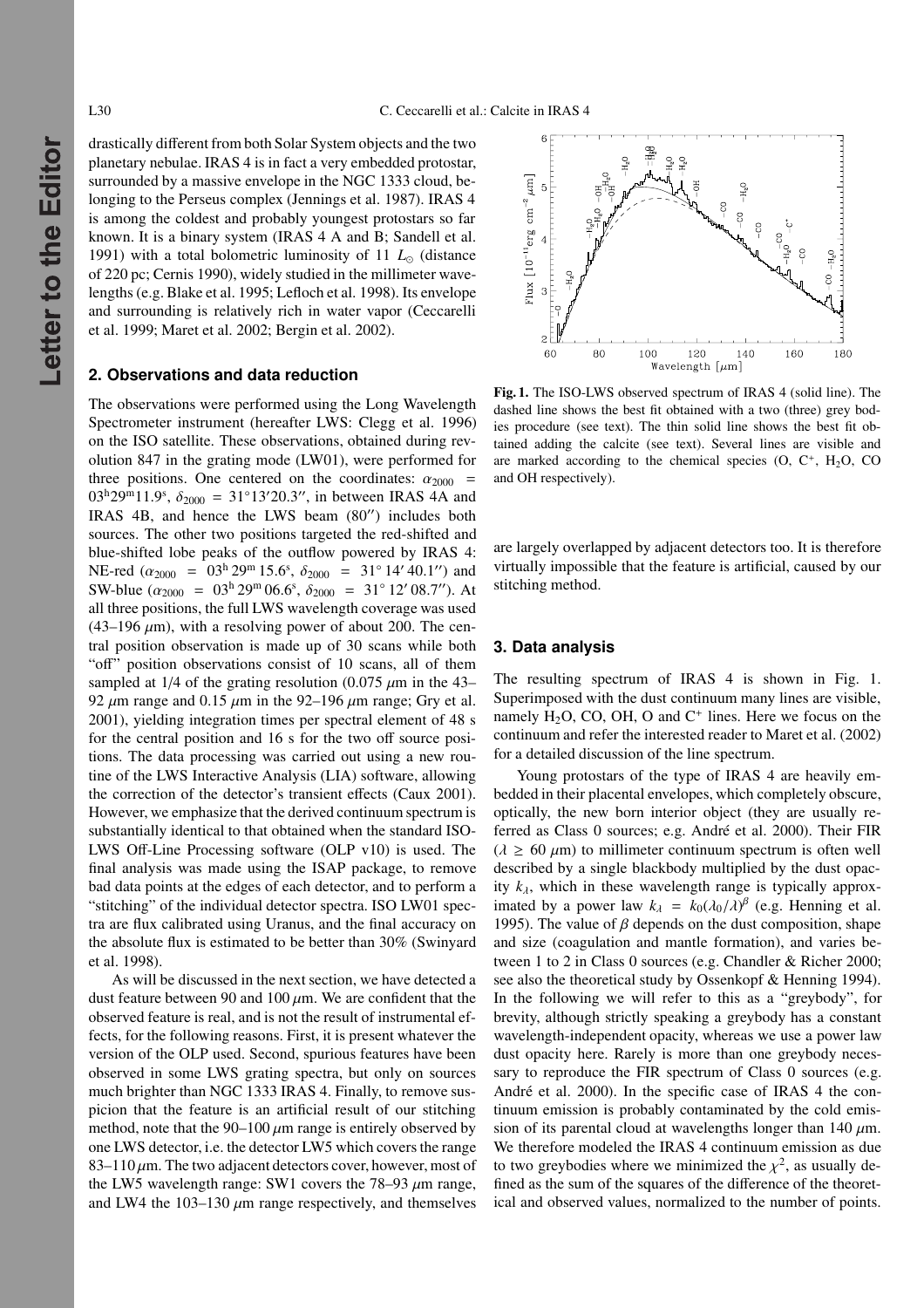Table 1. Parameters of the best fit theoretical emission, obtained by adding up two greybodies (first two columns) and three greybodies (last three columns) respectively.

| $\tau$ (60 $\mu$ m)           | 0.30 | 0.35 | 0.30 | 0.42 | 0.35 |
|-------------------------------|------|------|------|------|------|
|                               | 1.0  | 1.2  | 1.0  | 1.5  | 1.2  |
| T(K)                          | 10   | 23   | 10   | 18   | 23   |
| $\theta$ ('')                 | 80   | 23   | 80   |      | 23   |
| Dust mass (0.01 $M_{\odot}$ ) | 7.8  | 0.75 | 7.8  | 0.03 | 0.75 |

In practice we used the following expression for computing the theoretical continuum emission  $I_{\lambda}$ :

$$
I_{\lambda} = \sum_{i} BB(\lambda, T_i) \cdot \left(1 - \exp\left[-\tau_i(60 \,\mu\text{m}) \cdot (60/\lambda_{\mu\text{m}})^{\beta_i}\right]\right) \cdot \Omega_i \ (1)
$$

with the sum running from 1 to 2, and where  $BB(\lambda, T_i)$  is the blackbody at temperature  $T_i$  and wavelength  $\lambda$ . The free parameters are the opacities  $\tau_i$  of the two greybodies, the power law coefficients  $\beta_i$ , the temperatures  $T_i$ , and the solid angles  $\Omega_i \sim \theta_i^2$ . The best fit is obtained with the parameters in Table 1 and it is shown in Fig. 1. The observed continuum emission is well reproduced by adding up an extended cold component (10 K) filling up the ISO-LWS beam and a warm  $(23 K)$ , more compact  $(23''$  in size) component. The cold component includes both the coldest region of the envelope and the cloud material itself, whereas the warm component is associated with the warm envelope of the protostar. The warm dust mass is  $7.5 \times 10^{-3}$   $M_{\odot}$ , obtained assuming a mass absorption coefficient of 4 g<sup>-1</sup> cm<sup>2</sup> at 60  $\mu$ m (Ossenkopf & Henning 1994). The uncertainty in the mass absorption coefficient is about a factor two: the value 4  $g^{-1}$  cm<sup>2</sup> is the average between the values obtained by Ossenkopf & Henning (1994) for grains with thin and thick mantles respectively, and for a medium density of 10<sup>6</sup> cm−3, appropriate for the IRAS 4 conditions. Jøgersen et al. (2002) and Maret et al. (2002) modeled the physical structure of IRAS 4 and found substantially the same values that we find for the temperature, extent and mass of the material forming its envelope. Specifically, Jøgersen et al. (2002) found that the dust mass at 10 K of the IRAS 4 two components amounts to  $4.3 \times 10^{-2}$  *M*<sub>o</sub> (compared to our estimate of  $7.8 \times 10^{-2}$  *M*<sub>o</sub>, which, however, includes a larger region). Maret et al. (2002) found a gas mass at 25 K of about 0.8  $M_{\odot}$ . Assuming a dust-togas ratio of 1:100 the estimate of the warm dust mass by Maret et al. (2002) agrees extremely well with the present work estimate, i.e.  $7.5 \times 10^{-3}$   $M_{\odot}$ . Therefore we conclude that the procedure we used to model the continuum gives basically correct results.

The two greybodies reproduce, reasonably well, the observed continuum, except in the  $90-110 \mu m$  range, which seems to be underestimated. The best fit shown in Fig. 1 has been obtained excluding this region, to find the best fit to the continuum in the remaining wavelengths. Including the 90– 110  $\mu$ m range results in a much worse fit to the continuum at the other wavelengths, without improving the fit in this range. We tried adding a third component, i.e. a third greybody, again leaving the opacities, etc. as free parameters (Table 1). However, this does not change the result appreciably, leaving

the excess in the 90–110  $\mu$ m wavelength range substantially the same and unaccounted for. Furthermore, we find that the third component, at 18 K, would originate from a smaller region than that emitting at 23 K, which is not physical. The bottom line is that the excess in the  $90-110 \mu m$  wavelength range cannot be accounted for by adding a new greybody, or a sum of greybodies. We also applied our procedure to the LWS continuum spectrum of another solar type protostar, IRAS 16293-2422 (data taken from Ceccarelli et al. 1998), which is a Class 0 source, in other aspects similar to IRAS 4 (see e.g. the discussion in Maret et al. 2002). Contrary to IRAS 4, the spectrum of IRAS 16293-2422 is well fitted by the three greybodies procedure (8, 16 and 28 K respectively) and absolutely no excess remains in the 90–100  $\mu$ m wavelength range. We also checked the spectra of the two off positions of IRAS 4. Again, we could fit both spectra with our three-greybodies procedure and no residuals show up in the  $90-100 \mu m$  range. We conclude that the 90–100  $\mu$ m excess observed towards IRAS 4 cannot therefore be an instrumental or model problem and must be a real dust feature.

#### **4. Calcite**

The question arises as to the carrier of this feature. Not many solids are known to possess bands in the  $90-100 \mu m$  range. As mentioned in the Introduction, KJW2002 and Kemper et al. (2002b) presented the laboratory spectrum of several carbonates which have spectral features at  $\lambda \geq 50 \ \mu \text{m}$ . Also hydrous silicates are known to possess some features longwards 60  $\mu$ m (Koike & Shibai 1990). Another solid having bands at long wavelengths is  $CO<sub>2</sub>$  but its two bands (at 114 cm<sup>-1</sup> and 68 cm<sup>-1</sup>; Ron & Schnepp 1967) fall well away from the observed excess. Of the carbonates reported by KJW2002, calcite<sup>1</sup> and aragonite are the only ones having a band around 90  $\mu$ m. Since the 90  $\mu$ m resonance band of aragonite is much weaker than that of calcite and, furthermore, aragonite can only be formed at high pressures and temperatures, it is unlikely at the origin of the observed feature in IRAS 4. Among the hydrous silicates studied by Koike & Shibai (1990), montmorillonite is the only one having a resonance in the 90–  $100 \ \mu m$  range, but it is about 20 times weaker than the resonance of the calcite in the same wavelength range.

Figure 2 shows the 90–100  $\mu$ m excess in IRAS 4 and in the planetary nebula NGC 6302 observed by KJW2002, together with the laboratory spectra of calcite and montmorillonite. The similarity of the spectra of IRAS 4 and NGC 6302 is striking. Since KJW2002 successfully fitted the NGC 6302 excess as due to calcite, we tried to fit the IRAS 4 spectrum with the addition of calcite emitting at 23 K. The result is shown in Fig. 1, as a thin solid line. The fit improves substantially: the calcite laboratory spectrum reproduces reasonably well the observed 90–100  $\mu$ m excess. There may be a further residual longwards of 100  $\mu$ m, but given the presence of several strong lines in that range the residual may be mostly caused by those lines.

Calcite has a second, less intense emission feature around 45  $\mu$ m, but unfortunately the continuum of IRAS 4 is by far too weak to verify its existence.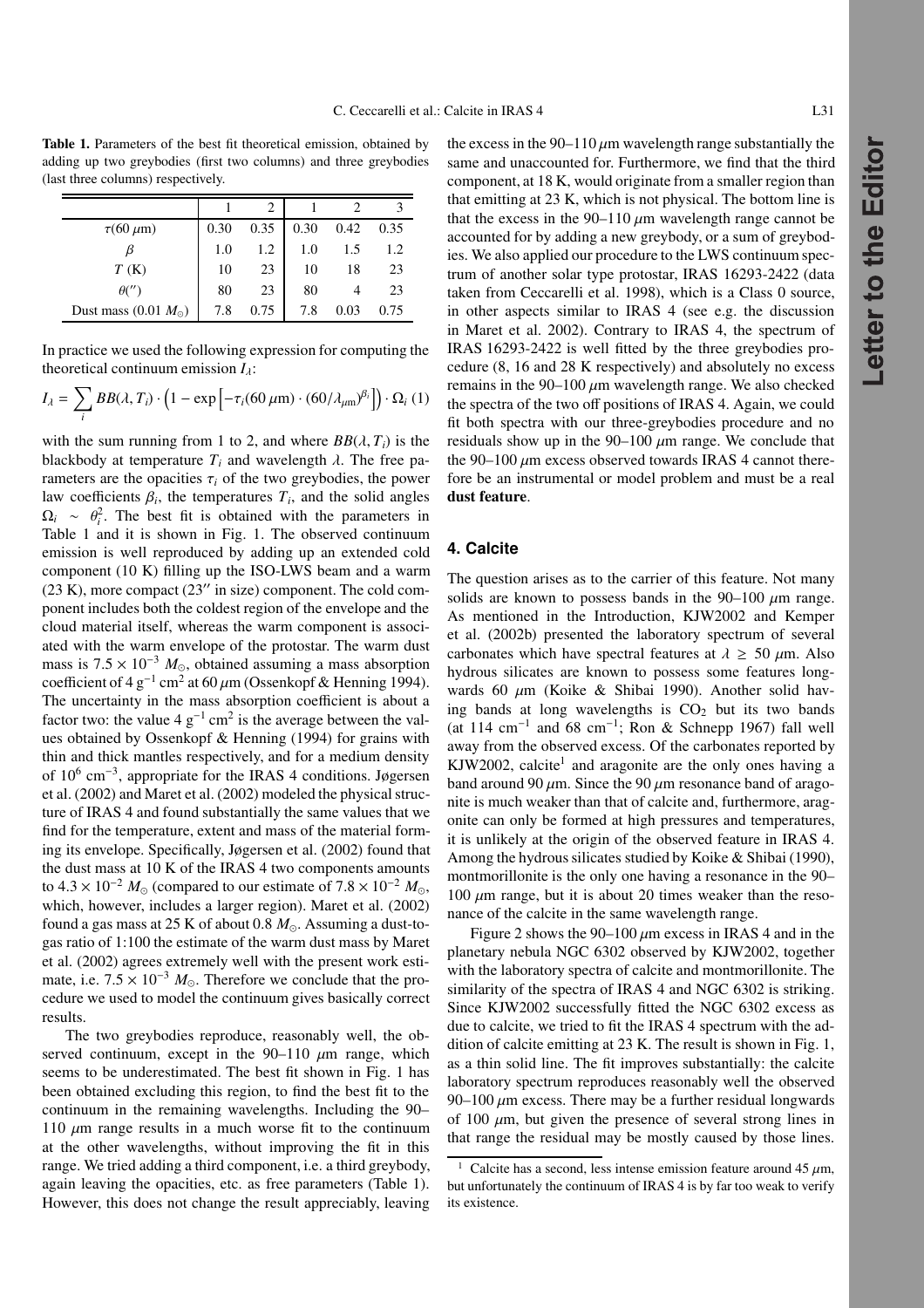

Fig. 2. The 90–100  $\mu$ m excess, after subtraction of the other known dust features and continuum, of the planetary nebula NGC 6302 (top) and the protostar IRAS 4 (middle), compared with the laboratory spectra of calcite and montmorillonite (bottom).

Alternatively, montmorillonite may be responsible for this further excess, but given the presence of so many lines in that range it is impossible to assess the reliability of this suggestion. We wish to emphasize, however, that montmorillonite alone would give a much worse fit than that obtained with calcite, mainly because the montmorillonite feature is too broad with respect to the observed IRAS 4 excess. Although we cannot exclude that the observed feature is indeed due to a different carrier, calcite with perhaps some montmorillonite (in a quantity which could be up about 5 times the calcite) seems at present the best explanation we have for it.

In order to reproduce the observed feature about 8.4  $\times$ 10−<sup>5</sup> *M* (i.e. 27 *M*⊕) of calcite, emitting at 23 K, are needed. This is about 1% of the warm dust mass and 0.01% of the total dust (cold+warm) of IRAS 4 (with a factor two of uncertainty). Assuming solar abundances (Ca/H =  $2 \times 10^{-6}$ ; Snow 1984) and a dust to gas ratio equal to 1:100, about 40% of Ca is locked up in the calcite emitting at 23 K. For comparison, KJW2002 found that about 30% of Ca is locked in the calcium-bearing minerals of NGC 6302 (calcite, dolomite and diopside) and that calcite represents about 0.3% of the dust mass (see also Kemper et al. 2002b). The similarity of these values, within a factor 3, is remarkable and puzzling at the same time, as IRAS 4 and NGC 6302 are such different sources, with very different physical conditions and histories. In carbonaceous meteorites, calcite represents about 1% (Treiman 1995), which is also the same order of magnitude that we observe in IRAS 4. Finally, it is worth to note that on the Earth, where carbonates form efficiently, the ratio between carbonates and silicates is around 1–2%. Whether this similarity is just a coincidence, or hints to a common formation mechanism, is impossible to say at this stage.

### **5. Discussion and conclusions**

As discussed in the Introduction, carbonates in meteorites have been attributed to aqueous alteration of rocky material. On the other hand, liquid water being absent in planetary nebulae, it is very unlikely that the carbonates detected by KJW2002 formed via the same route. KJW2002 suggested three alternatives, of which they considered the most likely to be that the planetary nebulae carbonates formed at the time of the silicate condensation, resulting from the co-condensation of gaseous  $CO<sub>2</sub>$ and CaO reacting at high temperatures, ∼1000–1200 K (Pope et al. 1996), and subsequently cooled down. Neither of the two other explanations (aqueous alteration and direct condensation) would work in the IRAS 4 case, as no liquid water is expected to be present nor such high abundances of hot gaseous  $CO<sub>2</sub>$ and CaO either. Here we suggest that calcite forms through processing of  $CO<sub>2</sub>$  and  $H<sub>2</sub>O$  containing ices. Possibly, calcite forms through catalytic reactions on hydrated silicate surfaces (Lancet & Andersen 1970). Alternatively, calcite may form on the grain surfaces (following another route considered and discarded by KJW2002), where the layers of the ice mantles directly adjacent to the grain surface could act as liquid water. Water ices enriched in  $CO<sub>2</sub>$  would react with the  $Ca<sup>2+</sup>$ contained in the silicate lattice to form calcite. Both explanations are a priori plausible in the IRAS 4 case, as abundant (from 10 to 40% of water ice) solid  $CO<sub>2</sub>$  is usually observed towards young protostars (e.g. de Graauw et al. 1996; Gerakines et al. 1999; Nummelin et al. 2001). Note that, given the relatively weak strengths of the  $CO<sub>2</sub>$  bands at 68 and 114 cm<sup>-1</sup>  $(1.2 \times 10^{-19}$  and  $3 \times 10^{-19}$  cm per molecule respectively, i.e. about 250 times weaker than the 4.6 band strength; Ron & Schnepp 1967) the lack of  $CO<sub>2</sub>$  features in the IRAS 4 spectrum puts a relatively poor constraint on the  $CO<sub>2</sub>$  ice column density:  $\leq$  2 × 10<sup>19</sup> cm<sup>-2</sup>, which translates<sup>2</sup> into CO<sub>2</sub>-ice/H<sub>2</sub>O – ice ≤ 0.15. This value has to be taken with caution though, as the line strengths are uncertain by a factor three and it represents an average along the line of sight.

Although most of the IRAS 4 dust is far colder than 190 K (below that where the water ice mobility is expected to be virtually zero; Rietmeijer 1985), hard X-rays from the center (protostars are notorious powerful X-rays sources; e.g. Feigelson & Montmerle 1999) may provide a local heating at the surface of the grain, making the ice layers mobile. Once a hard X-ray hits a grain it can warm up the grain locally (Léger et al. 1986; Najita et al. 2001). For example, Najita et al. (2001) estimated that grains 50 Å in sizes, are heated to more than 120 K by absorption of photons with energies  $\geq$ 300 eV. If the grains are larger, only small regions of the grain will be spot heated. Again Najita et al. estimated that sub-units of the grains 50Å in size would be spot heated to more than 150 K with a deposit of 300 eV of energy. Smaller sub-units may reach even larger temperature, depending on the grain structure. However, all those numbers depend on a large number of poorly known parameters (e.g. as the structure of the grains) and it is difficult and beyond the scope of this Letter to quantify this effect better, but we think that grain surface formation is a possible explanation for the calcite around IRAS 4. The same explanation would apply to the formation of the hydrous silicates that we may have detected as well. And finally, this opens up the possibility that pre-biotic or even biotic molecules, which also

<sup>&</sup>lt;sup>2</sup> Taking the IRAS 4 H<sub>2</sub> column density quoted by Jøgersen et al. (2002),  $2.5 \times 10^{24}$  cm<sup>-2</sup> and assuming a typical H<sub>2</sub>O ice abundance containing 10% of the elemental oxygen, gives an upper limit  $CO<sub>2</sub>$ ice/H<sub>2</sub>O-ice  $\leq$  0.15.